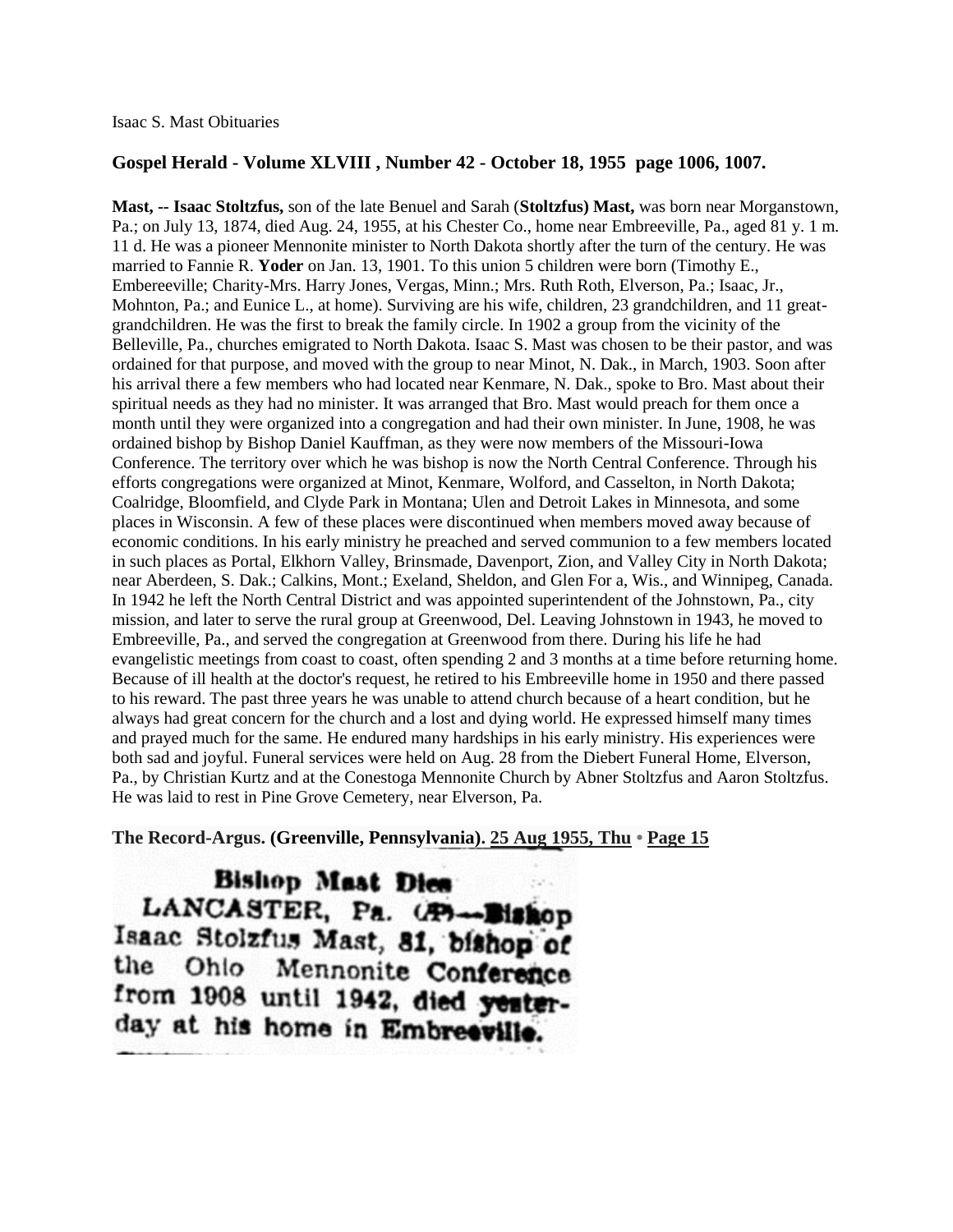## **Bishop Isaac Mast, Mennonite Pioneer,** Dies at Age of 81

Bishop Isaac Stoltzfus Mast, a pioneer in the Mennonite church movement in the north-central t part of the country, died yesterday v morning at his home in Embreeville RD 1, Newlin township. He was 81.

Born in Morgantown, the son of t the late Beneul and Sarah (Stoltz- a fus) Mast, he was the husband of n Fannie (Yoder) Mast. He had been in ill health for several vears.

In 1903, Bishop Mast was ort dained a minister in the Mena nonite church in Belleville. Pa.  $\overline{2}$ During the same year he moved as a missionary minister to North Dakota where he  $\mathbf{F}$ was ordained a bishop in the  $<sub>b</sub>$ </sub> church in 1908 in Minot, N. D.  $\epsilon$ 

He was in charge of the North Central conference of the church d from  $1908$  to  $1942$ . Returning to Pennsylvania in 1942, he headed a Mennonite mission at Youngstown for a year and later a Mennonite o Mission church at Greenwood, v Del. He retired in 1946 because of p ill health.

He was a member of Maple Grove Mennonite church at Atglenn. Pa.

Surviving, besides his wife, are two sons, Timothy, Embreeville RD 2, and Isaac L. B. Mast, Mohnton<br>RD 1; thre daughters, Mrs. Ruth Roth, Elverson: Charity, wife of Harry Jones, Vergas, Minn.; and Eunice, at home; one half-sister, Mary, wife of Charles Dice, Cochranville; 23 grandchildren and 11 great-grandchildren.

Services will be at 2 p. m. Sunday at the Conestoga Mennonite church, Morgantown. Interment will be in Pine Grove cemetery, The Deibert Funeral Elverson. home in Elverson is in charge of arrangements.

Officiating will be Bishop Aaron Stoltzfus, Ira Kurtz and Christian Kurtz and the Rev. Abner Stoltzfus.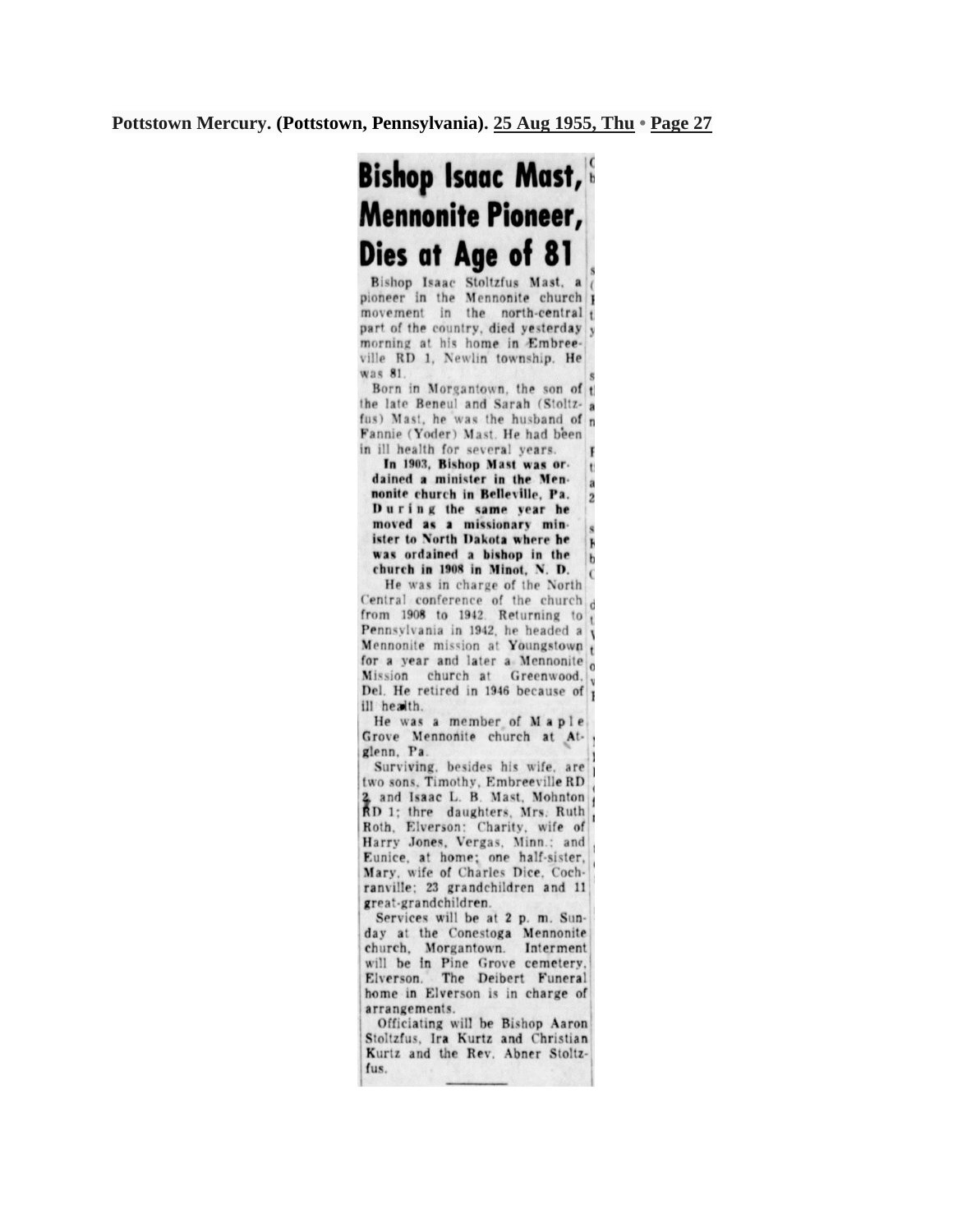The Gettysburg Times. (Gettysburg, Pennsylvania). 25 Aug 1955, Thu • Page 6

## **Aged Mennonite Bishop Succumbs**

LANCASTER, Pa. P - Bishop Isaac Stolzfus Mast 81, bishop of Conference the Onio Mennonite from 1908 until 1942, died vesterday at his home in Embreeville. ordained a Bishop Mast was Mennonite minister at Belleville. Pa. :n 1893 and es:ablished a church in Ohio the same year. In 1908 he was ordained a bishop at Minot. Ohio.

He returned to Pennsylvaina in 1942 to establish a Mennonite mission church at Jonestown and in 1943 one at Greenwood, Del. He retired in 1946.

The Indiana Gazette. (Indiana, Pennsylvania). 25 Aug 1955, Thu • Page 7

**Bishop Is Dead** 

LANCASTER, Pa. iP -- Bishop Isaac Stolzfus Mast, 81, bishop of the Ohio Mennonite Conference from 1908 until 1942, died yesterday at his home in Embreeville.

Minot, Ohio.

He returned to Pennsylvania in He said he received the invitation

1942 to establish a Mennonite mission church at Jonestown and in 1943 one at Greenwood, Del. He retired in 1946.



NAPLES, Italy  $M =$  Antonio Bishop Mast was ordained a Buono, the barber who claims he Mennonite minister at Belleville, can shave a man in 16 seconds Pa., in 1893 and established a "from lather to lotion," said today church in Ohio the same year. In he has been invited to the United States to prove it - on television.

**Isaac S. Mast Funeral Service**